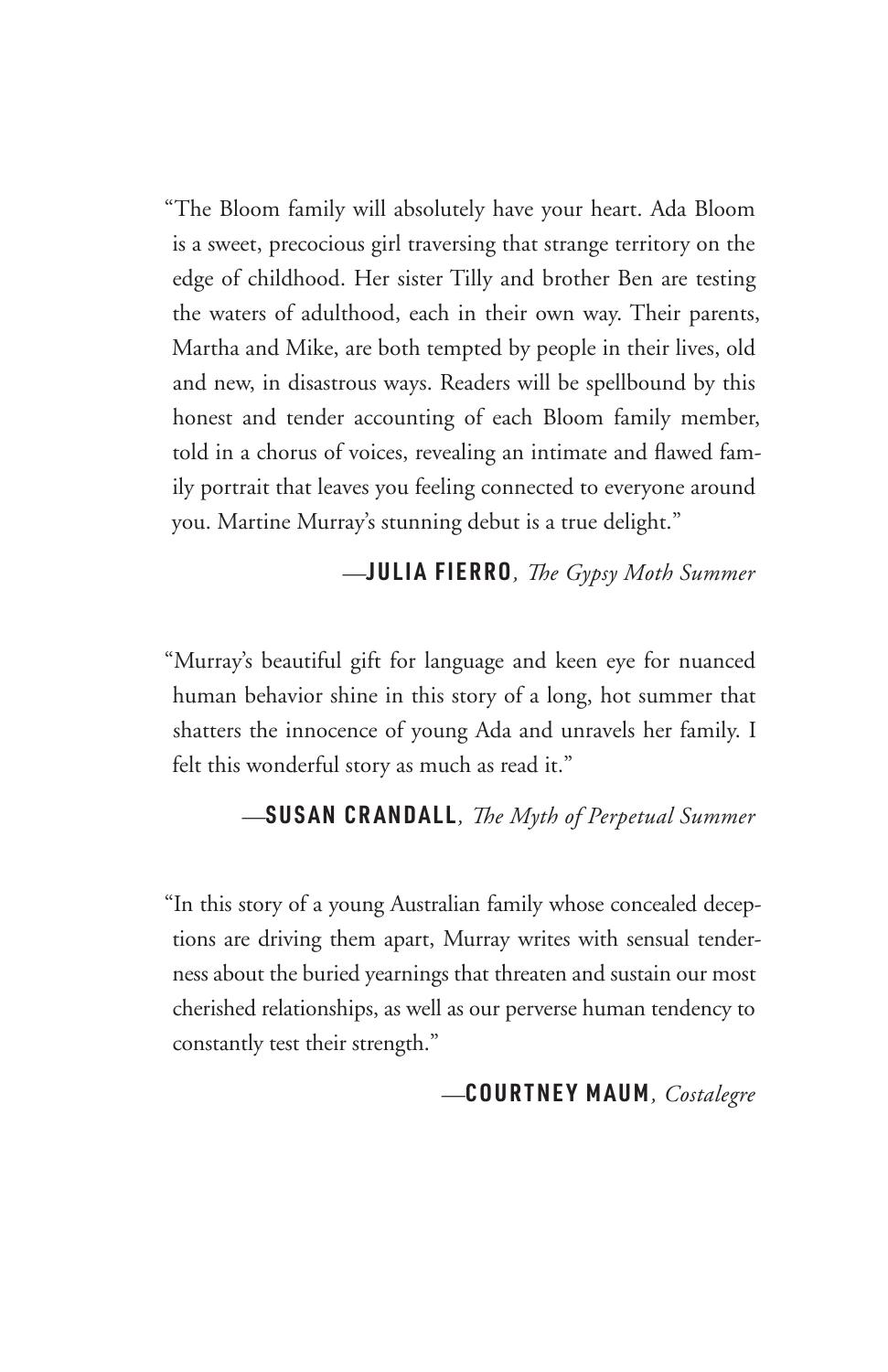Copyright © 2020 Martine Murray

All rights reserved. No part of this book may be used or reproduced in any manner whatsoever without written permission from the publisher except in the case of brief quotations embodied in critical articles or reviews. For information, contact Tin House Books, 2617 NW Thurman St., Portland, OR 97210.

Published by Tin House Books, Portland, Oregon

Distributed by W. W. Norton & Company

Library of Congress Cataloging-in-Publication Data

Names: Murray, Martine, author. Title: The last summer of Ada Bloom / Martine Murray. Description: Portland, Oregon : Tin House Books, [2020] Identifiers: LCCN 2019042692 | ISBN 9781947793613 (paperback) | ISBN 9781947793620 (ebook) Classification: LCC PR9619.4.M872 L37 2020 | DDC 823/.92--dc23 LC record available at https://lccn.loc.gov/2019042692

First US Edition 2020 Printed in the USA Interior design by Diane Chonette

www.tinhouse.com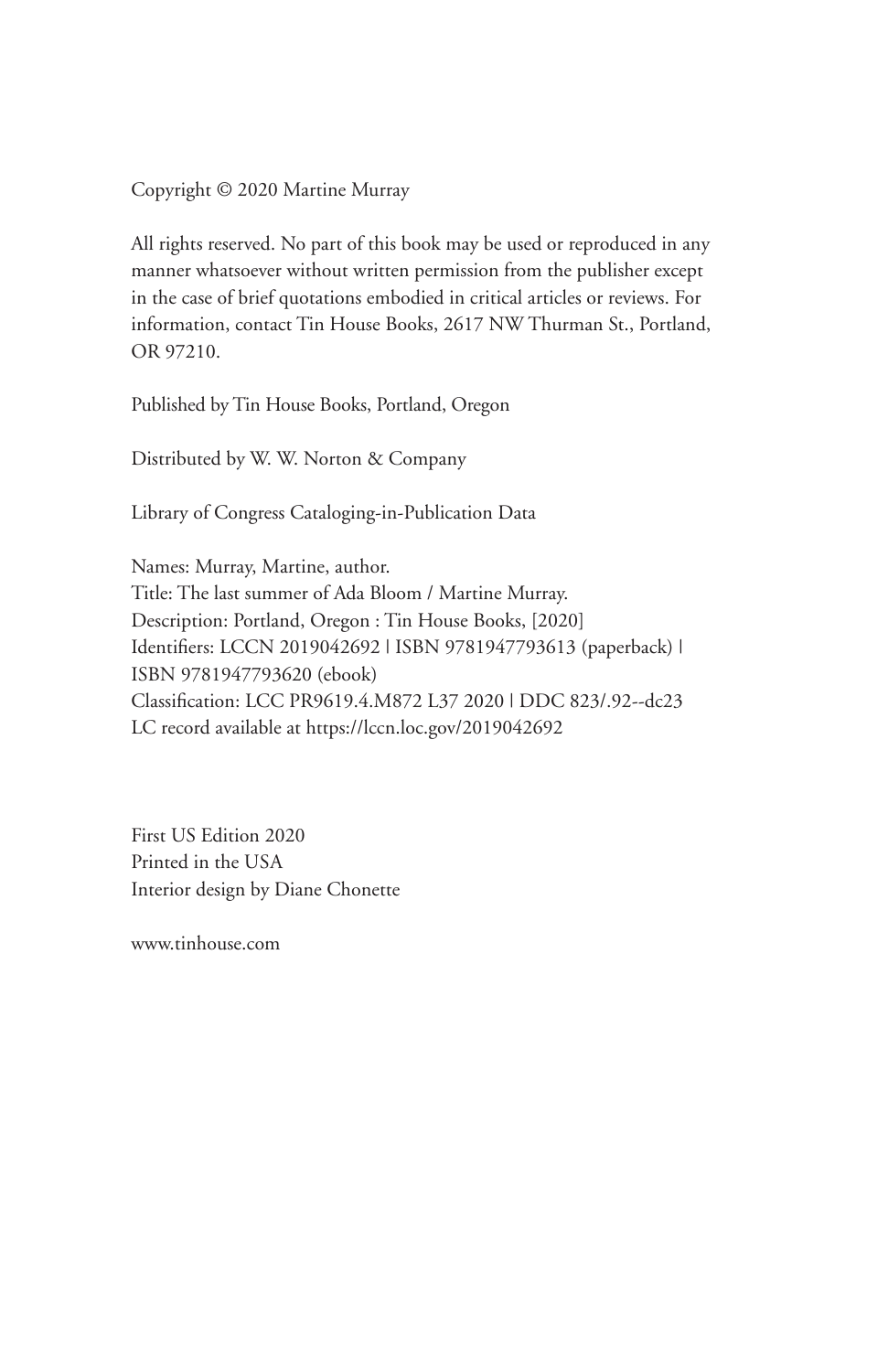## A D A BLOOM **T H E LAST SUMMER O F** MARTINE MURRAY

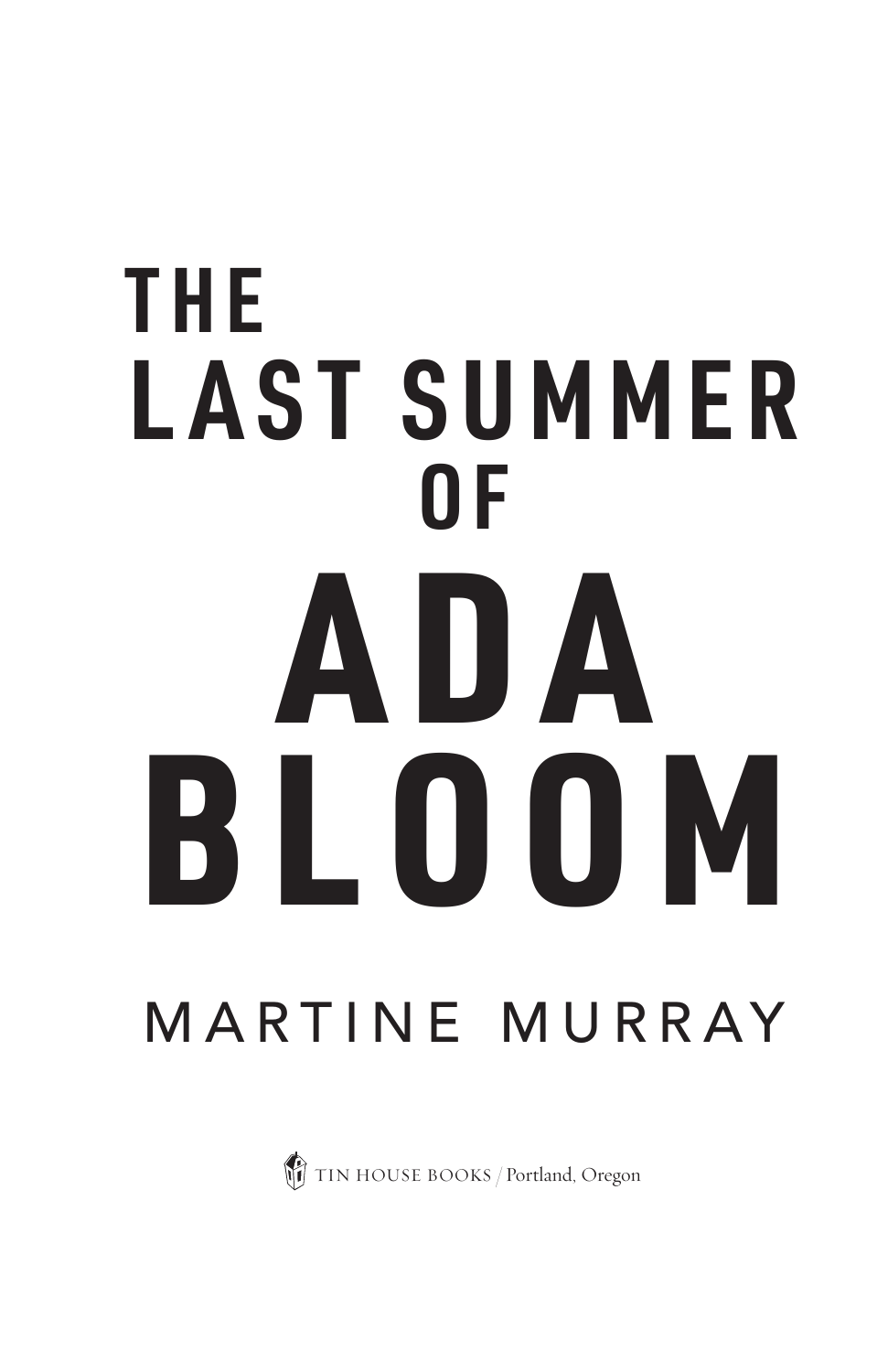*For Mannie*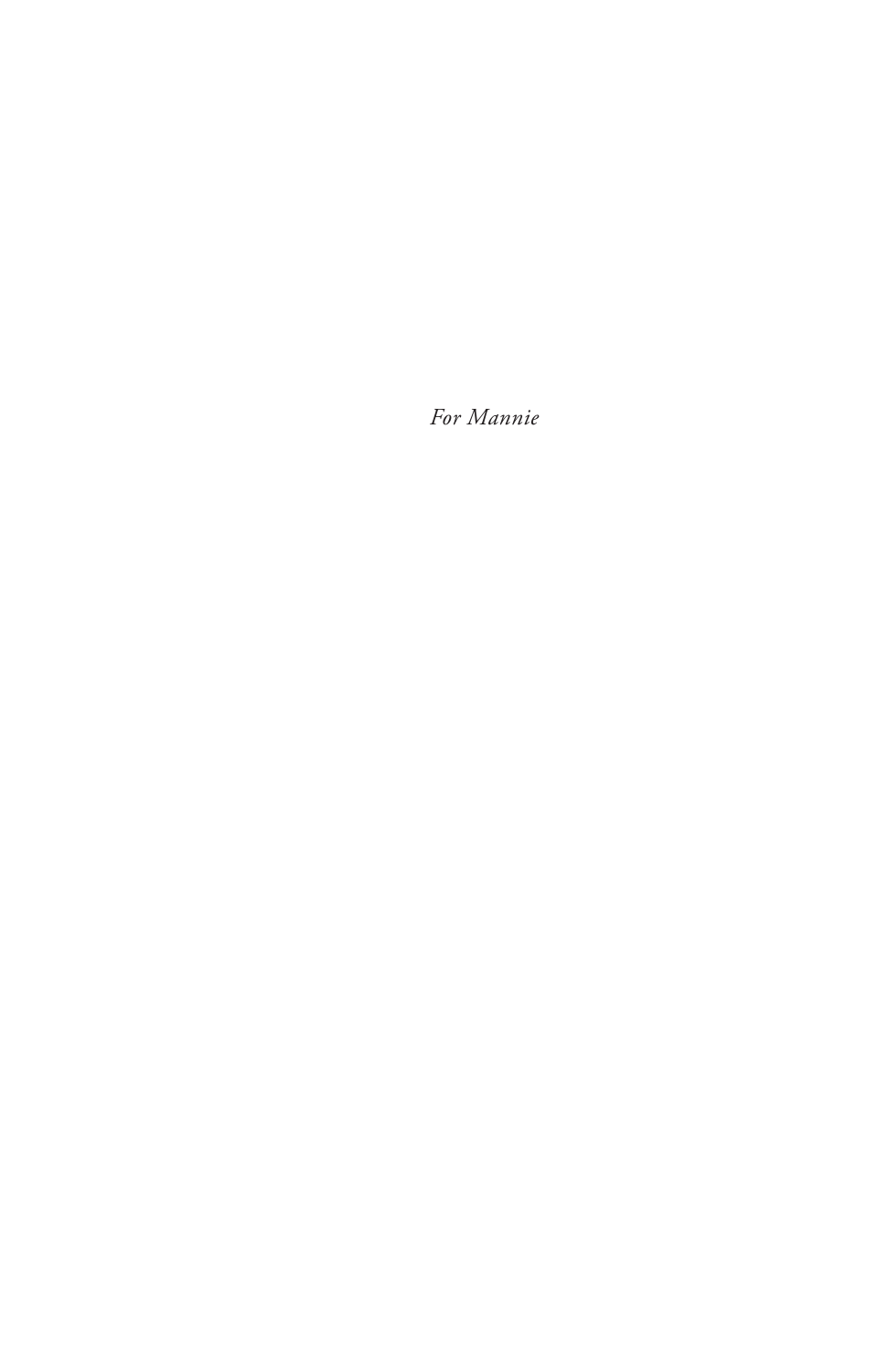1

Ada found a forgotten windmill. She was walking with PJ in the patch of bush between her house and Toby Layton's. She was already nine and still wearing her jumper back to front. PJ was old and broad as a wombat, with three legs that worked, so he waddled along and Ada often had to stop and wait for him. She swished a stick, absentmindedly whacking at the tea tree and singing over and over again, "Did you ever come to meet me, Farmer Joe, Farmer Joe?" She couldn't remember the next line. She wasn't sure the words were right, but because she was alone, and because it was her traveling-along song, she sang as loudly and confidently as a trumpet. The bush was unaffected by her song. This was the great consolation trees provided—they heard her without commenting.

It was early enough that the air was cool and there was a damp, silvery gleam and rustle to the leaves. The song ribboned ahead, as if escaping, drawing her through the thin trees and pale sky as if she belonged to the landscape—as if she were not the child Ada Bloom with a bunk bed and a green bike and words to speak and homework to do, but a creature whose soul could rise with the trees and enter by the breath of song.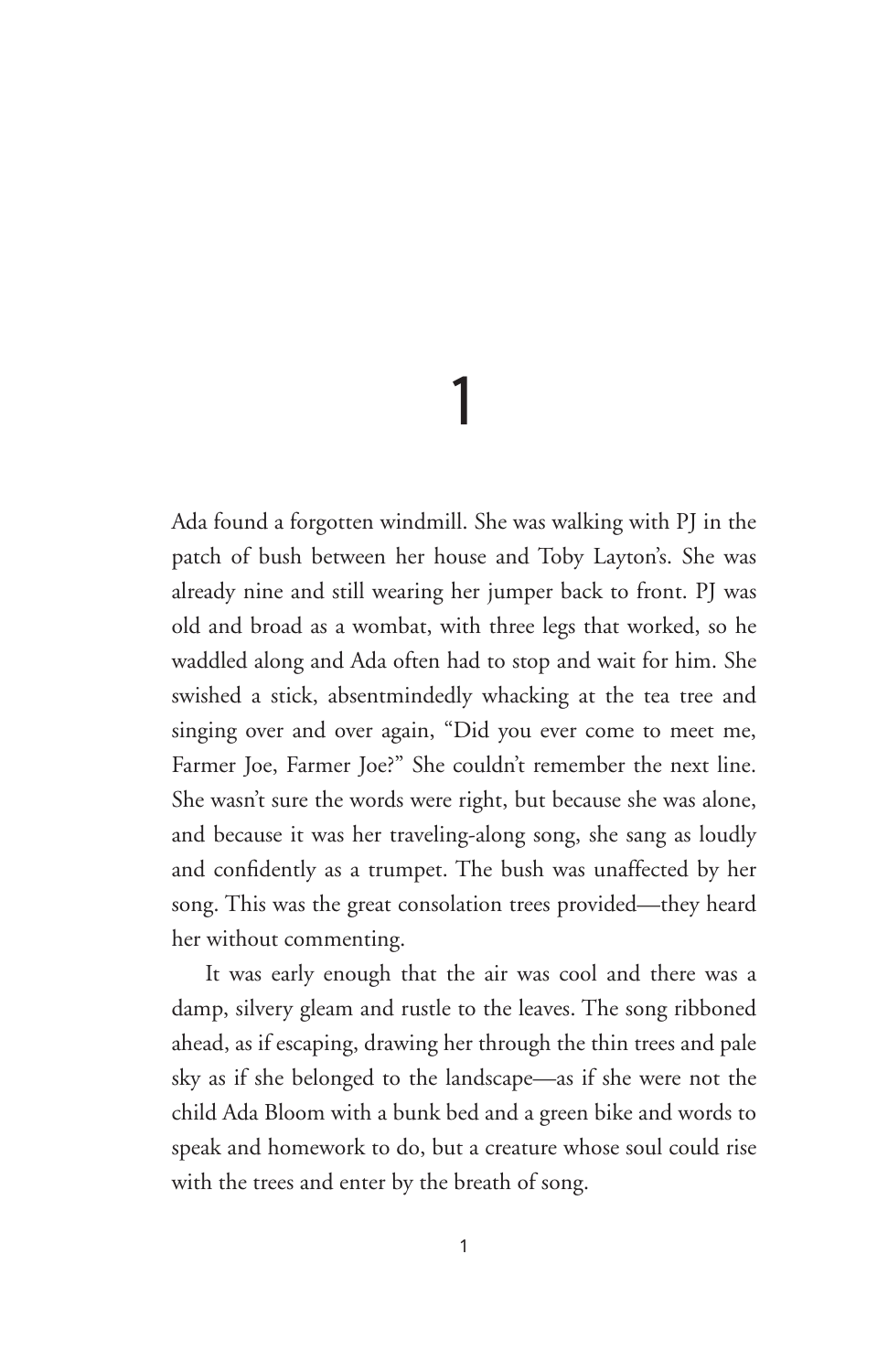Ada followed her song deeper into the bush, until the windmill loomed up before her. Its tin blades creaked and flapped like startled elbows, causing Ada to swallow her song whole. She gathered herself with some indignation. She had never seen this windmill or the little clearing it presided over. Was it right that it should be here, hiding away in her own patch of forest? Its stature made it seem important but also forbidding, like the headmaster at school, whose appearance caused in Ada the same sort of disobedient urge she was feeling now. And if Mr. Gray had been a windmill instead of an old headmaster, this was exactly the sort of windmill he would be: stern as a judge, with a ghostly clanging air and rotting on the inside.

The windmill was cross, Ada could tell, because it had been forgotten. It was terrible to be forgotten. As if it were a curse to think it, Ada dropped to her knees and scratched her name into the dirt with her stick. *Ada is here*.

But the windmill didn't care. It was bitter and stricken, so haunted with olden times and so neglected by current ones that its struts were as rutted and splintering as old people's bones. From its damp wooden skeleton came the stink of rot. Ada never wanted to become an old person. The old windmill was secretly forlorn about it and probably dying. Yet it wasn't this aspect of death that scared Ada, but more the sense that the old windmill was possessed of a life and that, with the remaining shreds of it, it rattled and stood, guarding its last tenure with mad gusts of faltering pride. Ada moved forward to touch it, half hoping for a nasty great-aunt shriek. Instead, and in a malevolent silence, it revealed a great never-ending hole, which it straddled, and from which came a chill breath of buried darkness. Ada stepped back.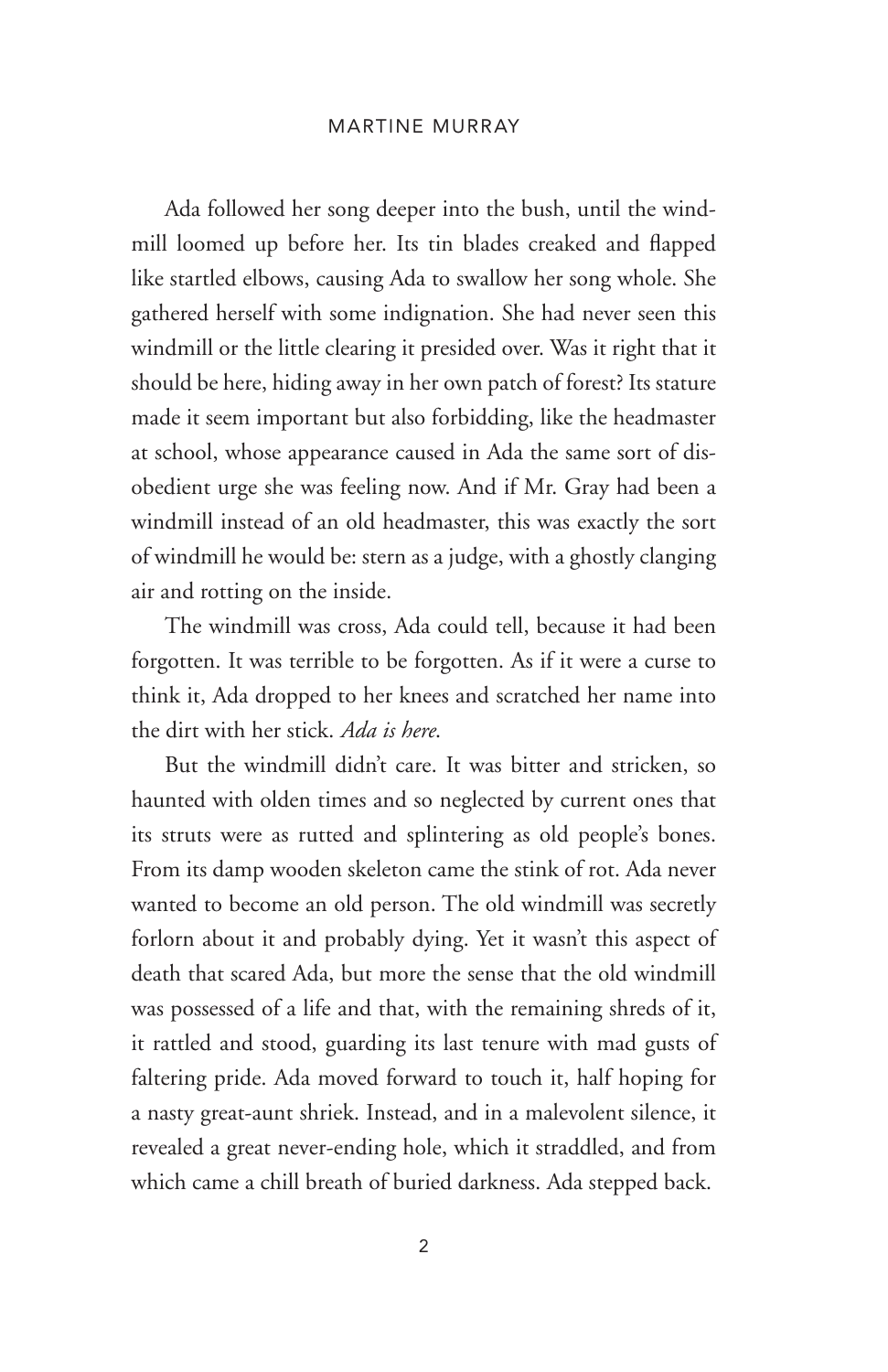PJ gave the hole a wary sniff. This hole definitely had some intent; it was square and lined with wood. Fixed to one side was a wooden ladder whose first rungs had almost rotted away.

The ladder went farther into the hole than Ada could see. She dropped her stick in and watched the hole swallow it. She didn't hear it land.

Her mind began to dance. What lay at the bottom of the hole? Did the hole even have a bottom, or did it go right through the earth? What would happen to her if she dropped into the hole? A pleasant tremor of danger passed through her; she squatted next to PJ for comfort. Then she stood up and pushed some dried leaves and twigs into the hole with her foot and leaned over to watch them fall. The sight made her vision almost black with dizziness and she ran back through the bush, as if something were chasing her, even if it was just the thought of climbing down into that hole.

She ran home to get the others. There was no point in climbing into the hole if nobody saw her do it.

Tilly was at the window, reading. She uncurled her legs and frowned disbelievingly. "Don't tell Mum or we won't be allowed to go there." She sighed, as if weary of the hole before she had seen it.

Let her be bored. Tilly was already seventeen and had taken on grown-up airs. But after Ada had rounded up the littles, and Raff Cavallo and Ben, Tilly decided she would come, after all.

Ada led them through the bush to the old windmill. She was planning to show Raff her trees. Especially William Blake, who was the largest, a blue gum. Ada had found names for the trees on the spines of her mother's books. In her mind, Emily Dickinson,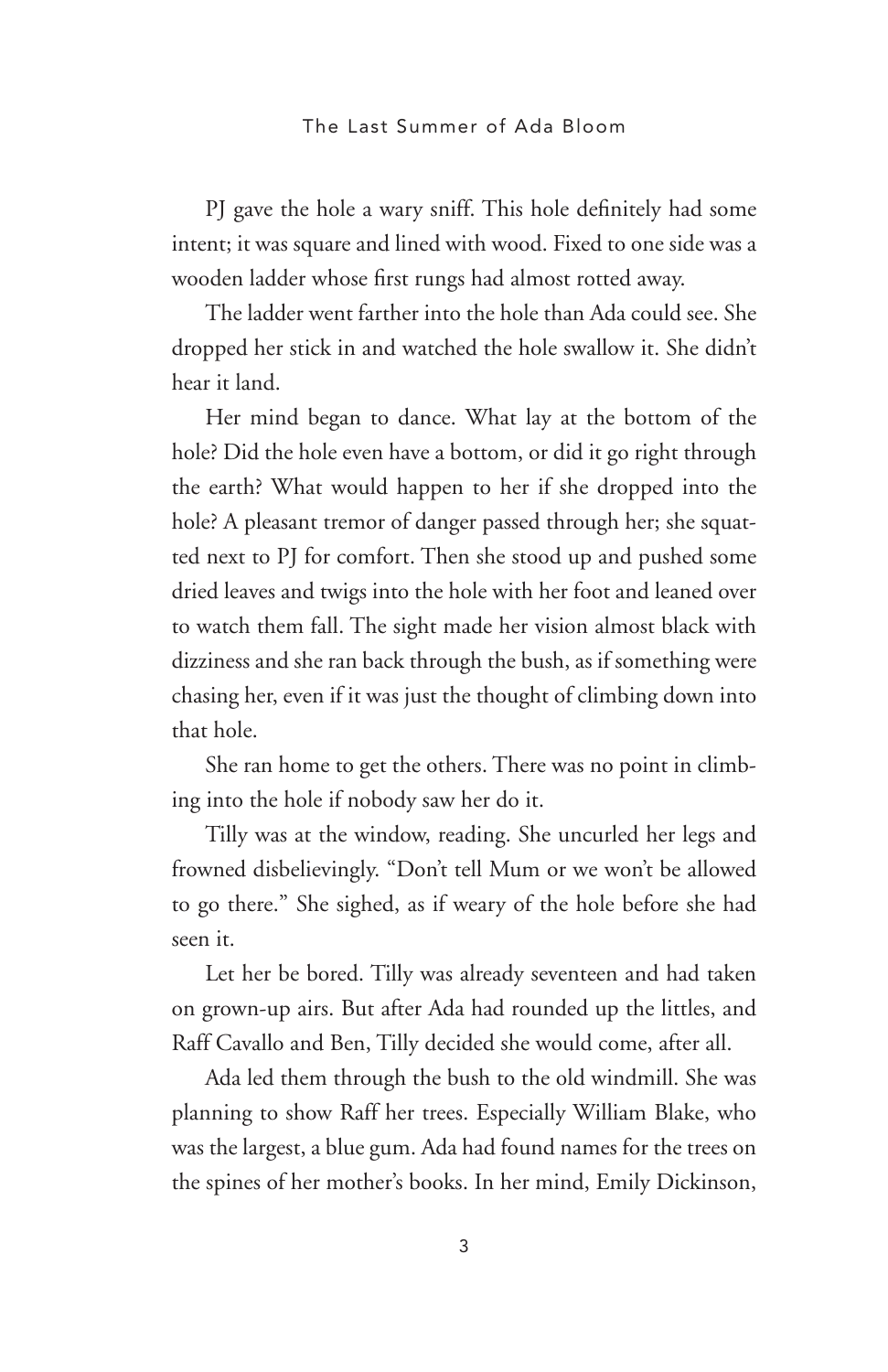who was a black-tailed wallaby, was standing nearby, marveling at Ada's courage.

But Emily Dickinson wasn't there, and Ada didn't tell Raff anything about William Blake. Instead, as they all followed her through the bush, she bloated up with a shy sort of importance, so that she marched irreverently, like a grown-up, ignoring the trees.

When Tilly saw the endless hole, she pretended it wasn't anything. She said it was a mineshaft left over from the gold rush. She walked back through the bush without even dropping a stone into the hole. Ada watched her disappear into the tea tree and fumed. Tilly had ruined the hole's mystery. Tilly had named it, though it was too full of gloom and portent to be gathered up into a name.

Raff watched her go too. He watched her intently for ages, and he jerked his head away as if he'd been stung. He picked up a stone and flung it at the windmill blades, which it hit and ricocheted off. None of the others cared though. It was clear that the most thrilling way to use the hole was to dare to climb down the ladder and to see how far it went.

"I'll go first, since I am the one who discovered it," Ada declared. If she went first, before the big boys, everyone would know Ada Bloom was someone.

The hardest part was that the first rungs were rotting. If her foot slipped or a rung gave way, she would fall down the hole like that stick. She went as fast as she could, so as to not leave her weight anywhere for too long. Tilly was wrong—the hole was alive, swarming with secret blackness and doom. Ada could feel it. Hidden there were the earth's insides: the unseen, long-silenced,